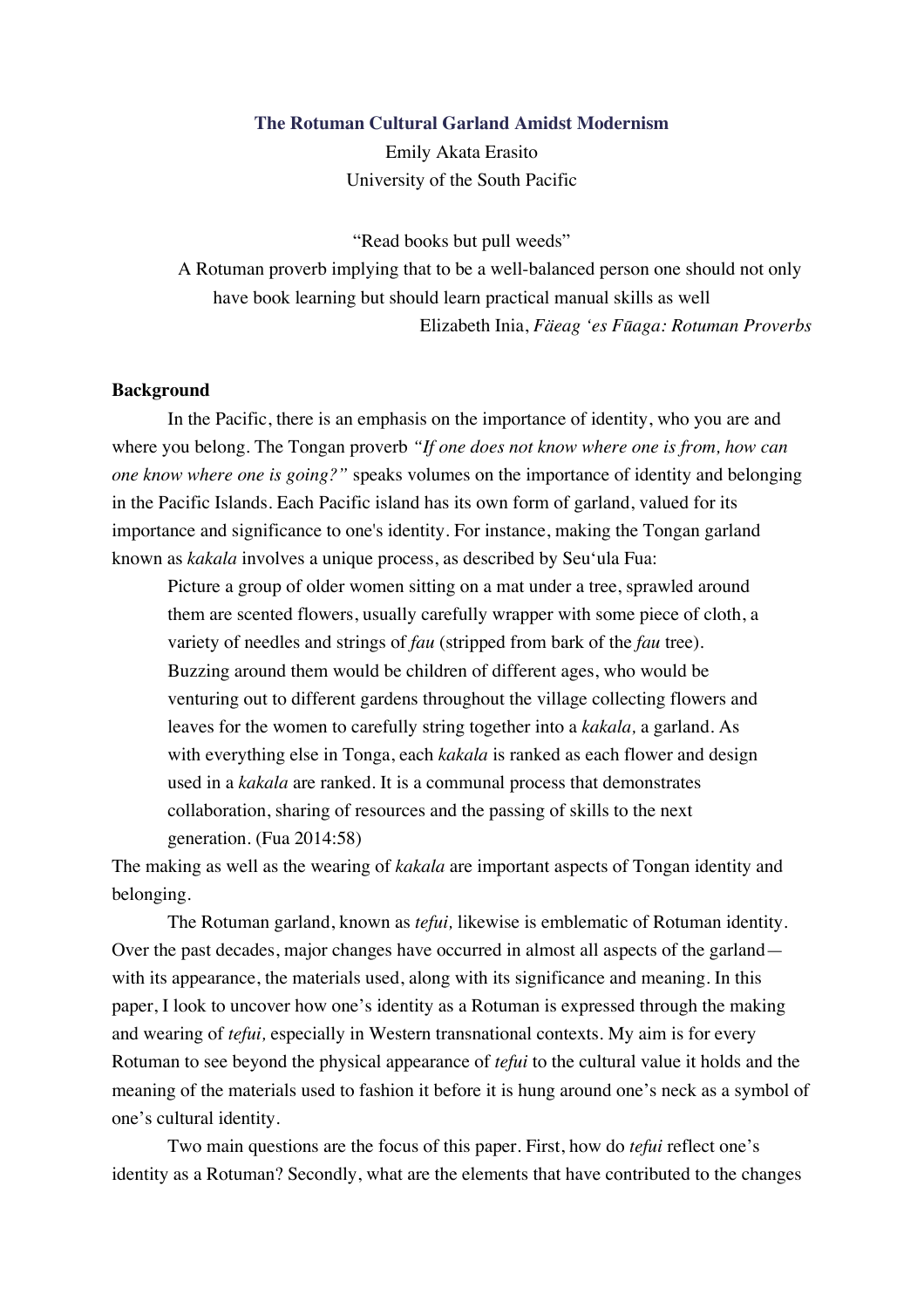currently in play regarding the authenticity of *tefui*? In the course of my investigation, I have targeted three main objectives: (1) to develop a cultural understanding, especially among the younger generation of Rotumans, of the *tefui*, including the process of making it and the significance of the materials used to construct it, so users and admirers of the garland can see through to the meanings, importance, and significance of the garland; (2) to identify the changes in Rotuman culture pertaining to *tefui,* and (3) to inquire how the present generation perceives these changes and why.

I begin by presenting a brief history of Rotuma and its culture, and then discuss the genesis of *tefui*, reflect on Rotuman identity as expressed with *tefui*, and report on the perceptions of the current generation of these changes.

#### **A Brief History of Rotuma**

Rotuma is located about 465 kilometers north of Fiji. This isolated volcanic island lies virtually at the intersection of the Melanesian, Polynesian, and Micronesian groups. The island is administrated under the Fiji government, although the inhabitants more closely resemble Polynesians such as Samoans, Tahitians, and Tongans. Although in many ways Rotuman culture has similarities to each of these three island groups, one of the few things that is distinctive, and therefore authentically signifies Rotuman identity, is the cultural garland commonly known as the *tefui*. No other Pacific Island makes garlands similar to the Rotuman *tefui*.

Historically, after a war in 1879 between the two main Christian denominations brought by missionaries (Methodist and Catholic), the district chiefs of Rotuma decided to cede Rotuma to Her Majesty Queen Victoria. From 1881 Rotuma was under Great Britain's rule until Fiji gained its independence in 1970. Fiji then took over the administration of Rotuma and since then Rotuma has been part of Fiji. Yet Rotumans have their own language, culture, and homeland.

The majority of Rotumans no longer reside on the island of Rotuma but in Fiji and elsewhere. Thus, there is a high risk of the culture being diluted and vulnerable to change. Howard and Rensel (2004) pointed out that in 1946 17% percent of Rotumans were living in Fiji; in 1966 it was 44%, in 1986 70%, and in 1996 73%.

Growing up on Rotuma and learning the culture never meant much to me until I moved to Viti Levu for further education and employment; it made me realize the importance of my cultural identity. For instance, when the University of the South Pacific has an open day when each cultural group is expected to exhibit their culture, participating brings to consciousness my identity as Rotuman. Though everyone is referred to in the constitution of Fiji as a "Fijian," culturally and in many other aspects we are uniquely different. A Rotuman will always be a Rotuman, as will an iTaukei or a Fiji Indian, regardless of what we call ourselves.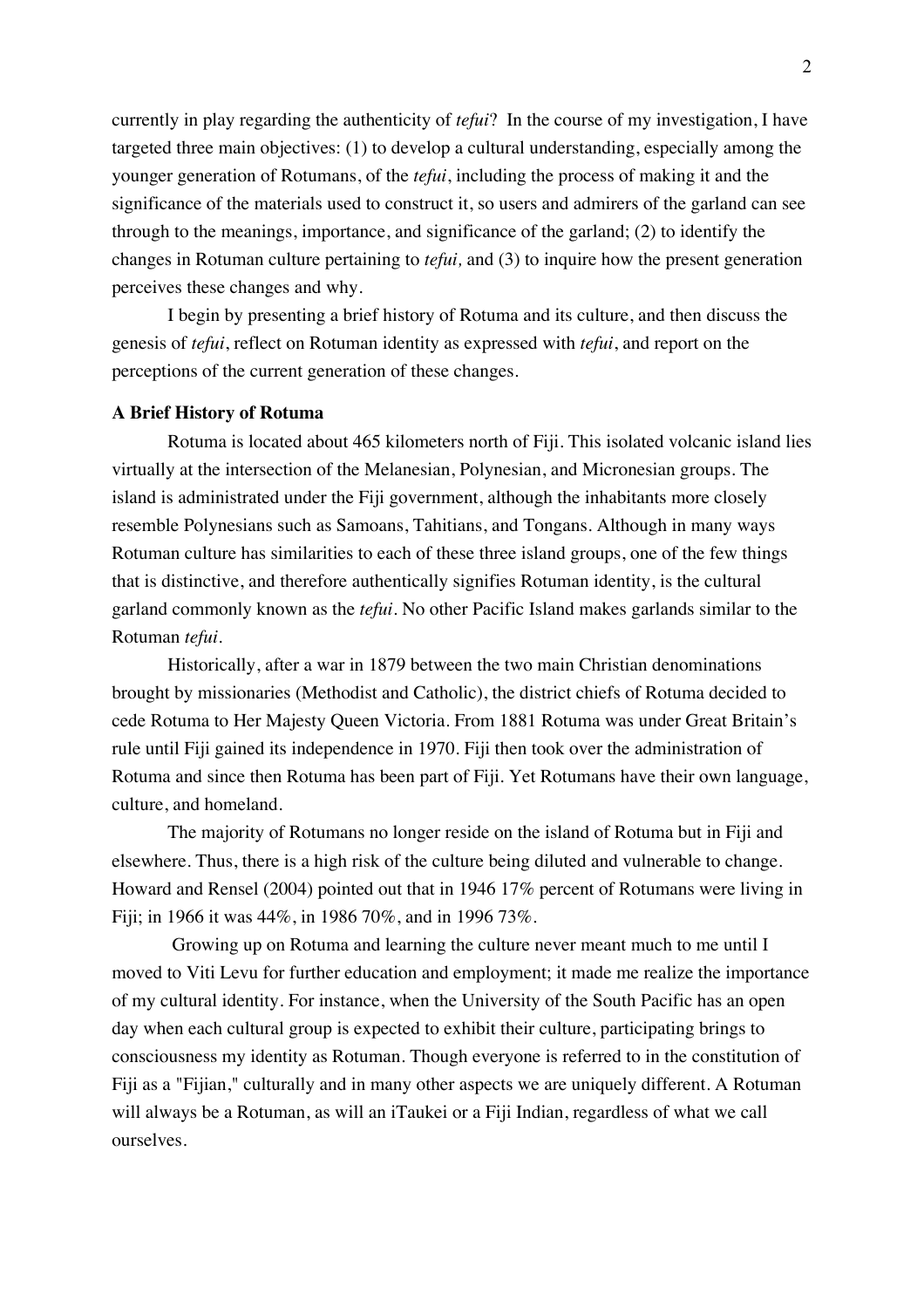Although much has been written about Rotuma, the people and the culture, not much has been written specifically about the *tefui;* thus my motivation to write about it. Because I am concerned about the dilution and vulnerability of our culture, I am writing this with the hope of documenting the importance and significance of the *tefui* and how it depicts Rotuman cultural identity. Last, but certainly not least, is my hope to instill an *insight-identity* in users and admirers to see beyond the physical garland, to what it represents, its meaning, and its significance for pride of identity.



## **Map of Rotuma**

# **Rotuma Today**

The usual trend today is that after completing form six or form seven, most youngsters move to Fiji for further studies and/or better job opportunities. Some parents move together with their children and stay in Fiji. Rotuma today is more materialistic with Western-oriented goals for development. A good percentage of the houses are of concrete with less than 10 percent of the population still living in traditional thatched houses. These changes have been obvious during my visits to the island almost every year. The number of shops may have remained the same over the past ten years but the sizes and variety of things sold have greatly increased. Reliance on processed food has increased resulting in the sizes of gardens slowly decreasing and the skills of fishing and many other cultural fundamentals diminishing.

With the government-franchised boat going only once a month to Rotuma and planes flying only once a week, the supply of frozen or processed foods is not always guaranteed in times of bad weather. Sometimes the boat cannot go to Rotuma for a span of three months and the planes two to three weeks. When such delays occur, people in Rotuma have to resort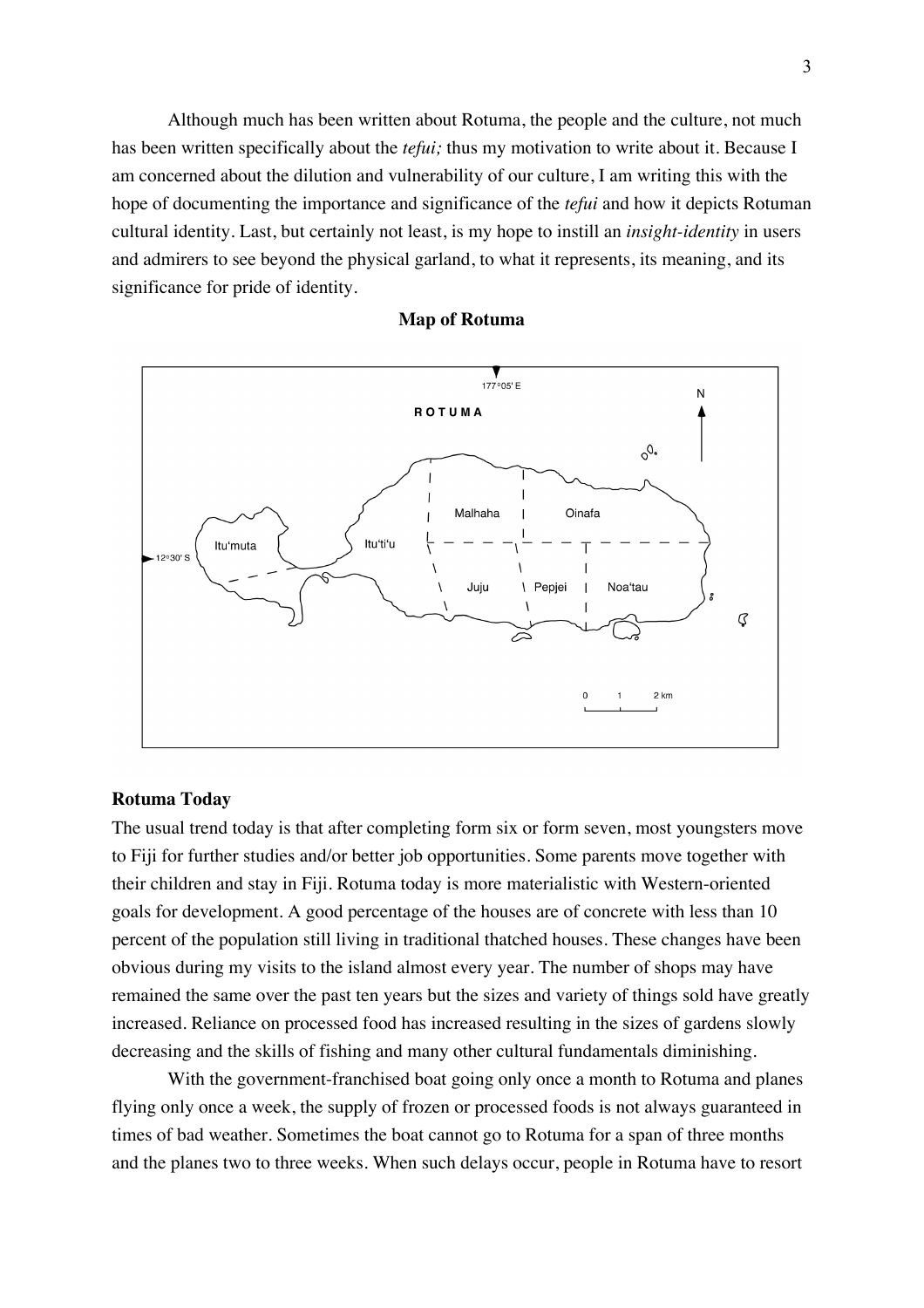to traditional means of survival, which is healthier but less preferred by the current generation.

Many children who grew up in Rotuma and can speak the language yet are very poor in writing the vernacular. Also, traditional cultural ways of doing things have been altered in favor of a glittery modern style, but without much concern for significance, importance, or meaning. The *tefui* is a classic example of such changes.

# **Cultural Considerations**

Pacific peoples place great importance on their culture and tradition as it relates to defining who they are. However, change is continuous in all societies (Brown 1968:465) and it places the onus on the proprietors of a culture to decide what to preserve and what to change. Bataille and Benguigui (2005: 230) argue that identity conflicts are grounded in the move from a traditional society to a liberal democratic one. Rotumans, like other Pacific Islanders, have had to grapple with such changes.

Due to Rotuma's small size and geographical isolation, Howard and Rensel (2004) assert that Rotumans on the island did not have extensive opportunities to gain a clear sense of their cultural distinctiveness. Rather they formulated difference based on districts and family lineages (p. 219). When Western culture penetrated the island, it resulted in a dilution of Rotuman culture as a whole.

In 2015 an article titled "Rotuman culture on UN endangered list" highlighted the fact that the United Nations recognized Rotuma as a dying culture on the brink of extinction (Sauvakacolo 2015). While an estimated 15,000 Rotumans exist in the world, only about onethird can speak the language; thus the conclusion that the culture is endangered, given that language supposedly is an everyday part of culture that depicts identity. That Rotuman culture is thought to be on the brink of extinction is a wake-up call regarding aspects of Rotuman cultural identity such as the *tefui*.

In *The New Rotuman Dictionary*, *tefui* is defined as a "garland hung around the neck: usu. made of odoriferous flowers and fruit" (Inia et al. 1998: 328). However, the word *tefui* can be ambiguous as it is a general term referring to any garland. To distinguish a garland as Rotuman, reference can be made to *'tefui torau'* (garland made from the root of a young coconut tree or fan palm). The Rotuman *tefui* is unique in shape, size, looks, and make up, and is one of a kind in the Pacific (Inia 2001: 28). On the Rotuma Website, Howard simplifies the definition of *tefui* as a Rotuman-style garland made from sweet-smelling flowers and leaves and the spathes of coconut shoots with decorations includes red pandanus kernels and colorful wool (http://www.rotuma.net/os/pictalbum/tefui.html).

Inia (2001) points out that *tefui* are also referred to as *sạru* and are worn at various functions such as *mamasa<sup>l</sup>*, takai<sup>2</sup>, sui putu<sup>3</sup>, höt akhafu<sup>4</sup> or tautoga<sup>5</sup>. The name saru is a

<sup>&</sup>lt;sup>1</sup> Ceremonial feast for people after a sea voyage, usually on their first visit or first return after being away from the island (literally, to dry)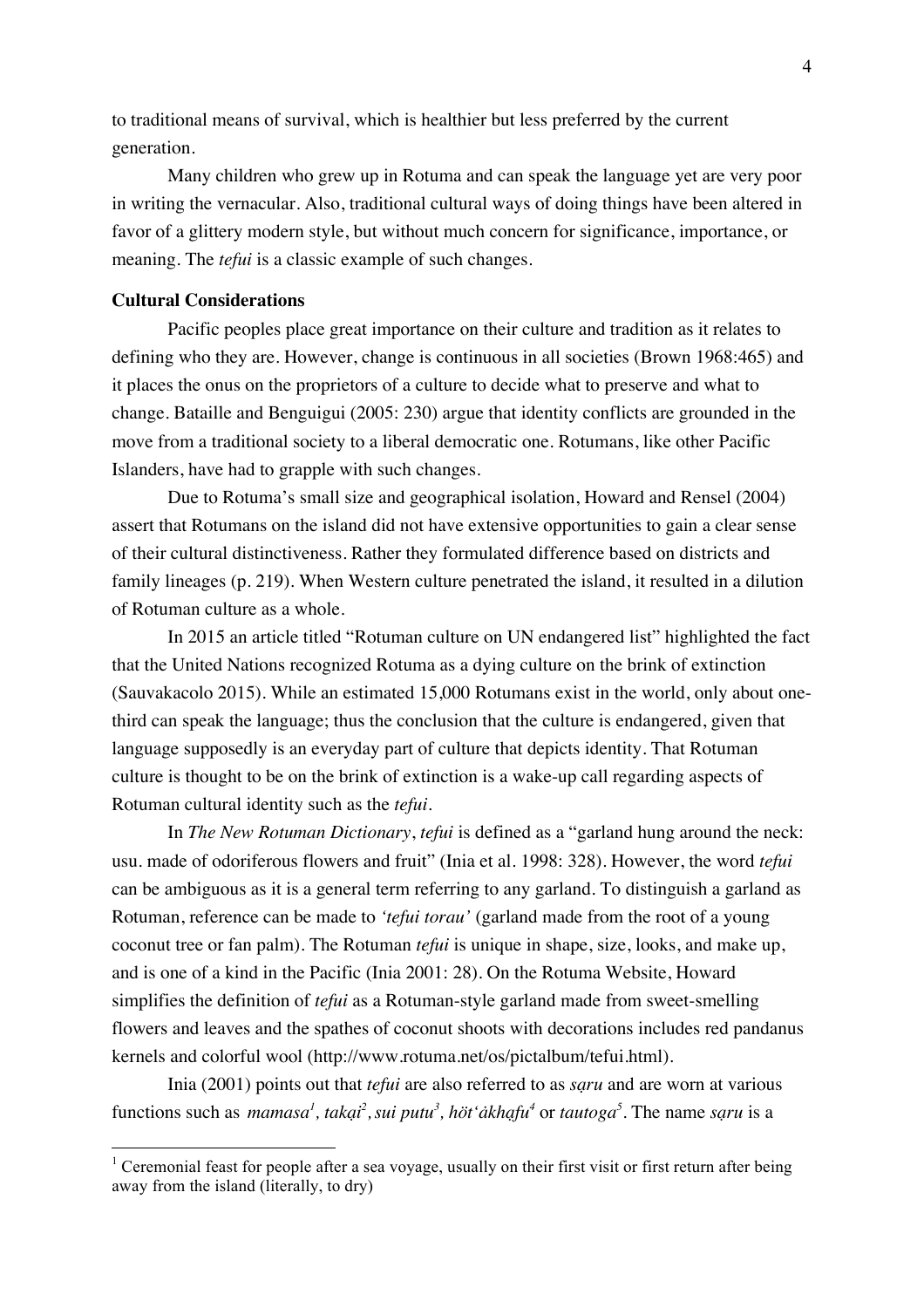more formal word that is rarely used in everyday language; it is a term normally used only during ceremonies at which food cooked in an earth oven *(koua)* is called out*.* In the past, white flowers of the *paufu* (the male tree of the *Pandanus tectorius,* Parkinson) were used to make the star because of its sweet smell. Nowadays, the white young leaves of a coconut tree or fan palm are used to make the stars of the *tefui.*

Regardless of religion, gender, class (wealth differences), status (chiefs and commoners), or background, all used *tefui* in the same manner. This signified the cultural role of *tefui* in unifying people despite issues, problems, or differences among Rotumans.

#### **Methodology**

This study was conducted on the main Fijian island of Viti Levu, specifically in the cities of Suva and Nadi. The research was a mixture of exploratory and interpretive methods aimed at exploring the genesis of *tefui* and interpreting its meaning in relation to the elements used based on the information collected from respondents.

The data collection was through a mixture of quantitative and qualitative approaches with consideration to time and resources available. An inductive theory approach was taken whereby the data collected determined the conclusion for this research.

One hundred questionnaires were distributed, fifty to campers during an Easter camp held in Auckland on April 14th to 18th, 2017 and the other fifty were administrated to members of the Rotuman community in Suva and Nadi. An email address (rotumatefui@gmail.com) was set up to administer additional questionnaires online, although only five responses were received out of the forty questionnaires sent online.

The qualitative approach included in-depth interviews and the collection of legends regarding the genesis of the *tefui*. Forty elders from the Rotuman community were visited and interviewed. From the forty, twelve were visited and interviewed individually at their respective homes. The others were seen in groups at an informal talanoa. This enabled the shy ones to be at ease sharing their knowledge.

Being mindful of ethical issues, such as *no harm to participants, that they be informed about the nature of the project and give their consent,* that privacy and confidentiality be maintained, and that informants not be deceived in any way, the interview schedule was developed in conjunction with the elders of the Rotuman community so they could be well informed in advance of the interviews. All interviews were conducted face-toface after an explanation of the objectives of the study was explained in the Rotuman vernacular and consent was given by the informant. The online administrated questionnaires were sent out with an explanatory note introducing myself and explaining the objectives of this paper.

<sup>&</sup>lt;sup>2</sup> Ritual for returning widow to her parental home after the death of her husband

 $3$  Ceremony to end the mourning restrictions

<sup>4</sup> Ceremony for erecting a headstone over a grave

<sup>&</sup>lt;sup>5</sup> Group dance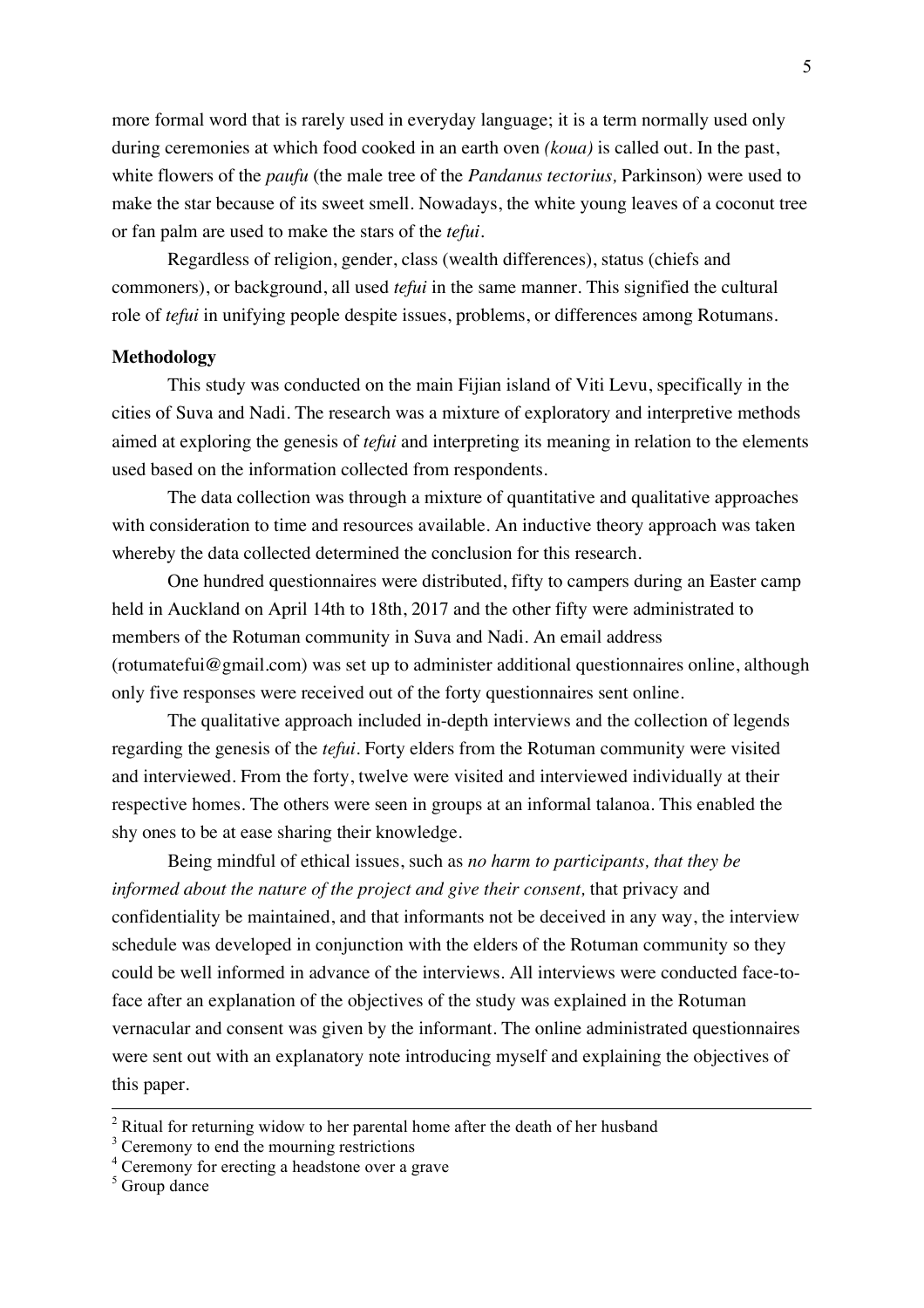The weather was my primary concern prior the field work, but the main hindrance was the passing away of a family member the week I had scheduled for analyzing the field data. The people I spoke with and interviewed were kind and very helpful. The only limitation was that some were reluctant to share all they knew on the topic because they feared what others might say about them. The administration of questionnaires in the Rotuman vernacular and the reassurance that the information given would be confidential helped to smooth the process.

# **Genesis of the Rotuman Cultural Garland**

Before the arrival of missionaries, Rotumans wore braided shell and stone garlands to which they attributed magical qualities. Associated with these garlands, which were known as *tefui lei,* were certain types of chants *(fag tupua)* that were said to give them their magical powers.

There were altogether around seventeen different types of *tefui lei*, each with its own special powers and chants/songs *(fạgi, fakpej)* associated with it. These ancient shell necklaces and ornaments were sacred and possessed different powers.

There was a *tefui lei* for every need, such as the weather *tefui lei,* which was accompanied by a chant to bring rain, sunny weather, or to calm a storm. Royal *tefui lei* were worn on a daily basis by high-ranking individuals to ascertain a certain level of recognition and respect amongst the islanders.

*Tefui lei* were made with a variety of shells or a combination of selected shells like the white cowries (figure 1), golden cowries (figure 2), royal purple cowries (figure 3), pearl shells, pearls, selected bird feathers, whales teeth, turtle bones and shells.



Queen Fonman Tuaʻvavaʻo, who reigned around the early 1860s, abolished the use of *tefui lei*. Since then, anyone with a *tefui lei* has been buried with it when he or she dies. Whenever an old grave is opened, *tefui lei* are found amongst the rested elders, but most of their stories, histories and chants have been forgotten. Today any *tefui lei* without its chant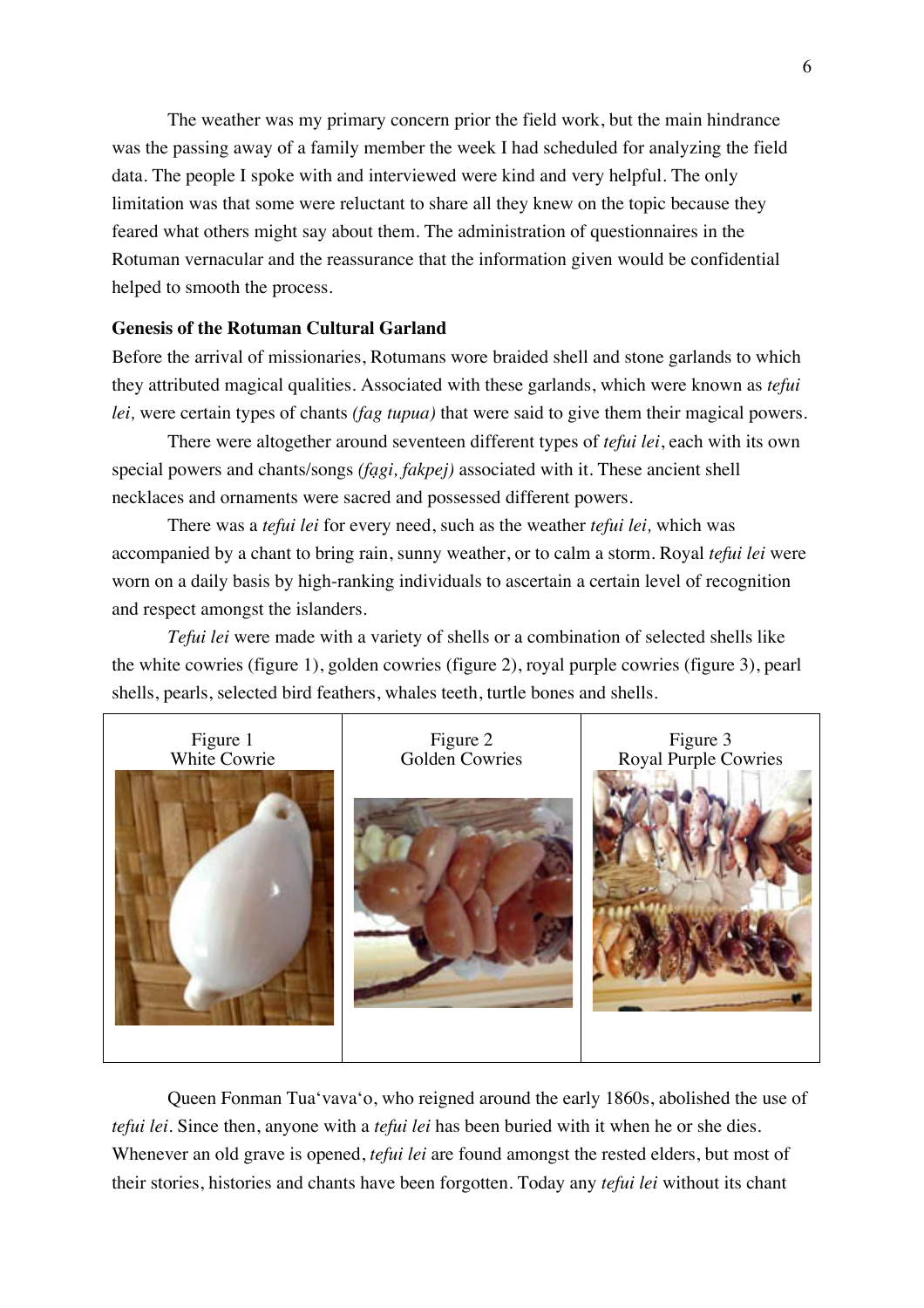and song is powerless, and therefore harmless. *Tefui lei* have been replaced by the present form of *tefui*, and the *mana* associated with them has been replaced by Christian invocations. In place of the tradition leis, people started making leis from plant materials—*tefui paufu*, made from the flowers of the male tree of the pandanus tectorius, and *tefui torau*, made from the sprouts of coconuts trees or fan palms.

Two other stories regarding the origin of *tefui* were related to me during my field work:

## Version 1

Some believe that the origin of *tefui* can be traced back to the legend of seven brothers and their sister who stopped at Rotuma on their journey through the Pacific. It was said that the sister, who was the eldest of the siblings, was found to be pregnant, likely from her eldest brother. To get rid of the shame, the brothers decided to leave their sister at the first land they came across. They sighted Rotuma the day after the decision was made and they left her at Rotuma. To commemorate this event, Rotumans made garlands for men having seven stars to symbolize the seven brothers, and garlands for women having one star to symbolize their sister. Hence, in the Rotuman *tautoga* dance, the males wear *tefui* with seven stars and the women wear *tefui* with one star.

#### Version 2

A Rotuman woman on Viti Levu retold a story relayed to her by an elderly man from Juju about the origin of the *tefui*. According to this version, there lived in the district of Juju seven sisters with only one brother. The traditional way for boys to find a suitable girl for marriage was to go together in groups from one village or district to the next (known as *haʻrau*) and to engage in beach games (*manea' huneʻel*) with local girls until someone catches his eye.

Every time the brother of the seven girls went out to play on the beach, his sisters would make him a *tefui* of one star. One day the brother was betrothed and was soon to leave his home at Juju and to go live with his wife. The sisters were heart-broken that they may never see their brother again and that he may forget them, so they decided to make a garland of seven stars which would represent them so their brother would never forget them. He took the *tefui* of seven stars and promised that every time he wore a garland with seven stars he would remember his sisters. From then on, the people of Rotuma used the garland of seven stars for males and one star for females, so whenever males wore the garland they would remember the seven sisters and whenever females wore the one-star garland they would remember the brother. The *tefui* was a sign of love brother and sisters have for each other.

### **Then and Now**

The original Rotuman garland was composed of all-natural materials whereas *tefui* today use a variety of materials, including manufactured ones. In addition, traditional *fui* (the clusters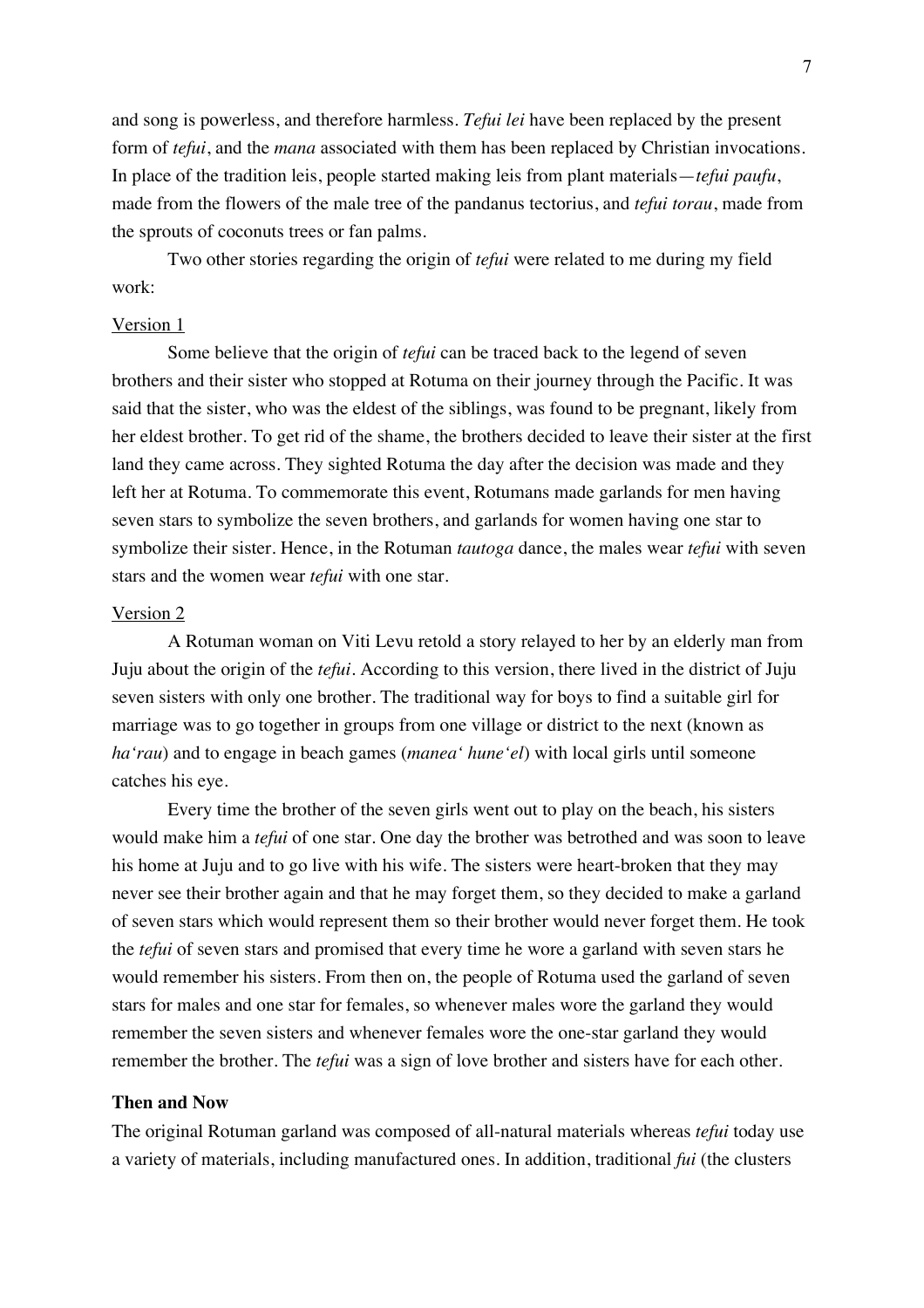that make up a garland) were shaped like stars, but today many are round in shape (see figures 4 and 5). While interviewing two elderly Rotuman women, one 87 years old and the other 83 years old, on two separate occasions, I could tell from the tone of their voices the sadness they felt when seeing current *tefui*. With great concern the 83-year-old relayed that she's sad whenever she sees a round-shaped *tefui*. She commented that: "Our ancestors intended for us to wear the star but we now wear the moon, sadly changing our identity without meaning."



Traditionally, the middle of *the paufu star* was made from the peeled skin of the fruit of the female pandanus *(hata)*. More recently it is cut from the red ginger flower. The fringes that hang below the star initially came either from dead seaweed *(peipei)* or from bleached and peeled pandanus leaves (*saʻaga*)*.* When sunned for a couple of days, *peipei* turns black, after which it is oiled and used in pairs as fringes *(jio)* to each star. Today fringes are made out of colored wool (figures 6 and 7; also see figure 4 above).



Currently, stars for *tefui* are surrounded by flowers specially selected for looks and fragrance. However, our ancestors did not use flowers for this purpose. The flowers are classified as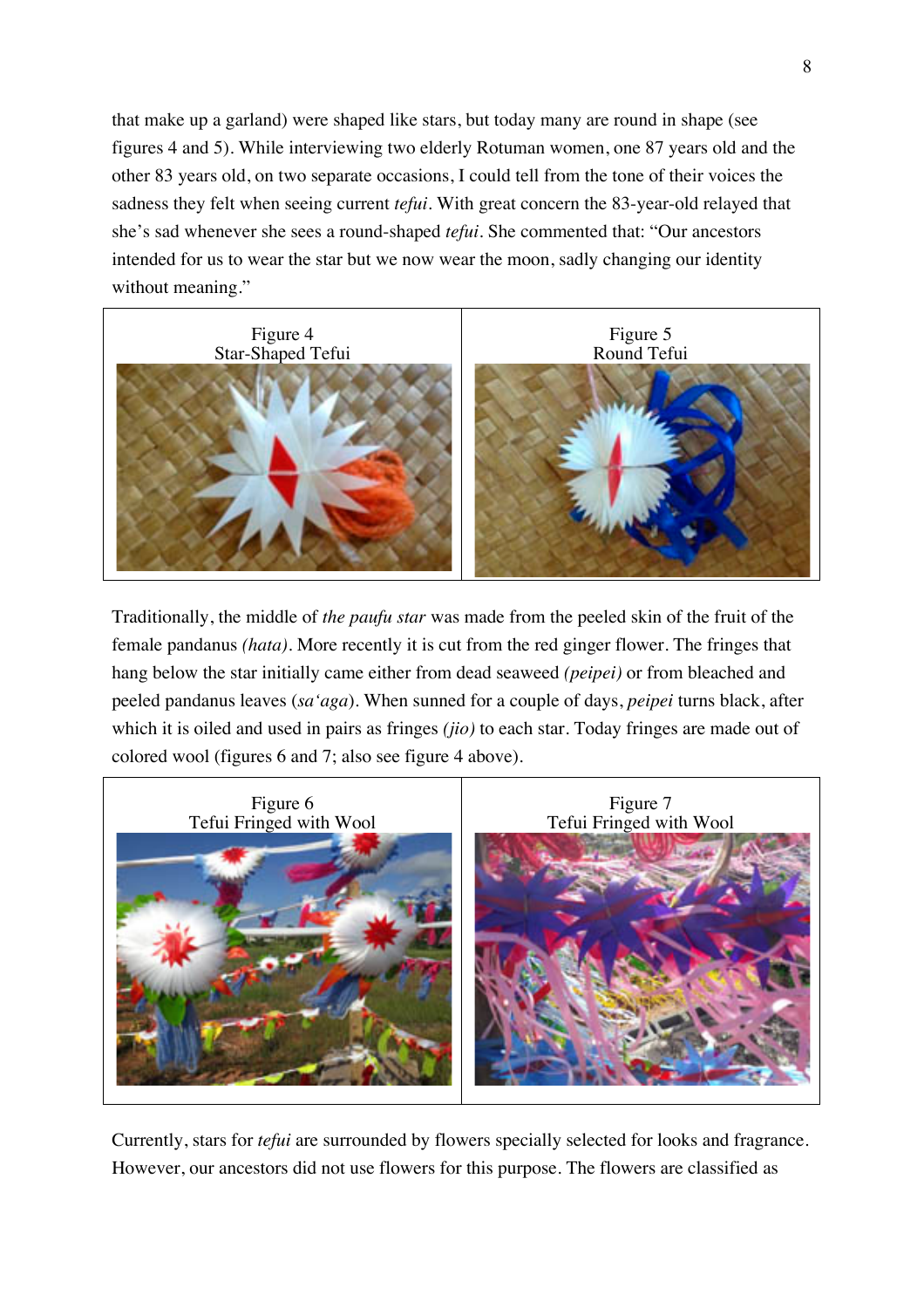*aipoa titi'u* (big fragrance) and *aipoa riri'i* (small fragrance). *Aipoa titi'u* are the main ones surrounding the star while *aipoa riri'i* decorate the fringes.

### **Significance of** *tefui* **elements**

There was a reason why our ancestors chose the elements they used in making a *tefui*. The five main components of *tefui* are the stars, the diamond or the middle of the star, the fringes, the fragrances, and the cord that ties the stars together.

- 1. The male flower of the pandanus tectorius is white, representing purity and holiness, a Christian innovation. The sweet smell stands out even without flowers.
- 2. The fragrance from the fruit of the female pandanus is sweet and complements the stars made from *paufu.* Also, the color of the *hata* is as the color of the rising sun in the morning, representing the dawning of a new era, where magic is put aside and people turned to Christianity. Initially only one piece was placed in the middle of every star, representing the only supreme authority for Rotuma—God.
- 3. The seaweed represents the marine ecosystem complimenting the land ecosystem. Even if the hibiscus stem is used it has to be soaked in sea water before used. Thus, the connection between the land and sea is depicted.
- 4. The use of the small fragrance and the big fragrance signifies how the younger generation and older generation complement each other and work together.
- 5. The cord signifies the unity of the seven districts, with no district superior to the others. Each district chief holds authority over his district only; he has no authority elsewhere, although respect is accorded all district chiefs.

Holistically, the *tefui* represents the land, the people (leaders and followers), the values and qualities dear to the Rotuman people, and the relationships between people and between the people and the environment. *Tefui* are therefore more than decorations. They are symbols *of pride in ones' identity and represent a bond with the land and one's community.* Wearing a *tefui* is a mark of being a true Rotuman; it is a tangible representation of one's cultural identity worn externally around one's neck and resting on one's chest, with its significance treasured internally (in one's heart).

# **Steps in Making a** *Tefui*

- Step 1: Bleach the Polyscias sp *(tantane)* leaves by dipping them in boiling water for about a minute and sunning them for at least three days. The sun turns the Polyscias sp leaves white and gives them a sweet fresh fragrance.
- Step 2: All flowers to be used are usually collected on the day they are to be used (if the *tefui* is to be worn early in the morning then preparation is done the evening before, but if it is to be worn later in the day, it is usually prepared in the morning of the event). If the stars are to be made from *paufu,* the flower of the male pandanus tectorius is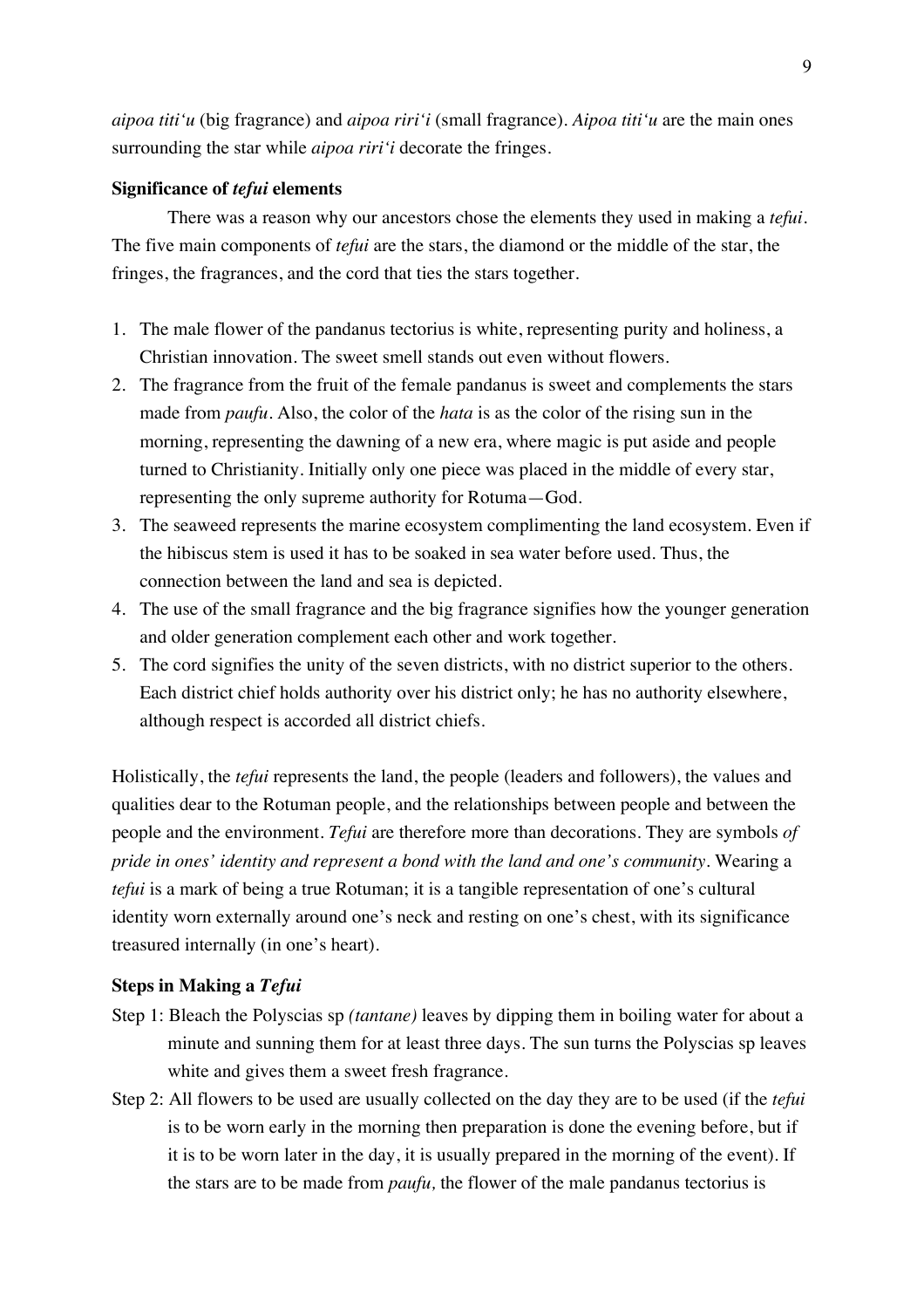gathered*.* Otherwise, shoots from a coconut tree or fan palm are used to make the stars.

- Step 3: If wool fringes are used, they are normally prepared before cutting the strips for the star. But if sea weed or hibiscus stems are to be used, the preparation of the fringes will be done in step one, together with the bleaching of the Polyscias sp *(tantane)* leaves.
- Step 4: The *paufu,* coconut or palm shoot is torn into narrow strips of about 1 inch wide and cut into pieces 3-4 inches long. The edges are shaped to a pointed end.
- Step 5: Once the strips are cut they are arranged to make a star with the diamond-shaped *hata* placed in the middle and tied together.
- Step 6: Once all the stars are made the next step is to join the fringes, flowers, and star together.
- Step 7: All the completed stars with fringes and fragrances are fully completed once they are tied with a cord made from part of a hibiscus stem *(vasvas)*.

The current generation of Rotumans no longer uses the steps listed above because white plastic ribbons are popular and readily available, especially off island. This means they can reuse the stars. Moreover, *tefui* today mostly use shrubs and leaves in place of flowers, and some even use bongo or twisty wrappers to decorate the star. Though these substitutions may seem glittery and innovative, the real meaning of *tefui* is diminished as a result. The reasons for such changes, as conveyed to me by my informants, were:

- 1. Modernization: modernization is taking its toll on culture because most people prefer western ways rather than our cultural traditions.
- 2. Economic benefit: Though *tefui* are meant to display our Rotuman identity, many have used *tefui* as a source of revenue and put a monetary value on them.
- 3. Convenience: Nowadays people prefer convenience to the hard work of making a traditional *tefui*.
- 4. Limited resources: In Fiji and abroad the resources for making *tefui* are not as abundant and easily available as on Rotuma. In addition, it is a challenge for people in urban areas to grow the required plants and flowers on the land available to them.
- 5. Ignorance: The knowledge required to make traditional *tefui* is not being transmitted to the younger generation, so fewer and fewer people fully understand the importance and cultural significance of the Rotuman garland.

### **What Tefui Signify**

*Tefui* are used on any occasion at which someone is being honoured. A sub-chief from the place where I grew up in Rotuma often mentioned that the garlanding of individuals at any function or ceremony is our way of expressing appreciation and making them special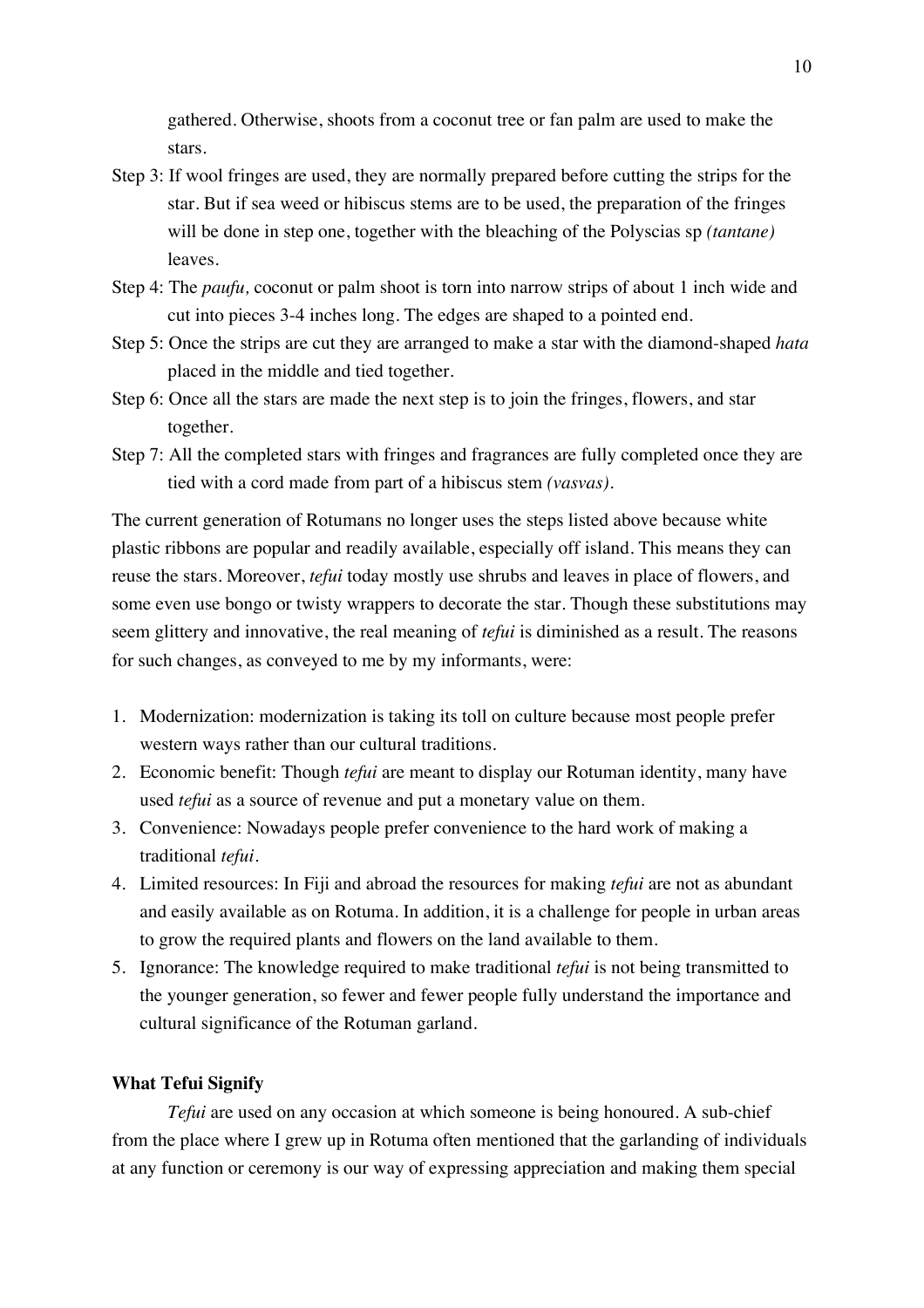for that event. But while the dancers of a *tautoga* (group dance) are adorned with *tefui*, a person who speaks to the audience on behalf of the entertainers must remove his *tefui* before addressing the spectators, especially the chiefs, as a sign of respect. *Tefui* are also used to decorate graves, which signifies firstly that it is a Rotuman grave, and secondly that the person buried there either died young or is a very dearly loved one. Family members and close relatives make *tefui* every month on the day the person died as a show of their love and respect.

## **Informant's Views**

Ninety-five individuals filled out questionnaires or were interviewed, the majority of whom were females. Males were more reluctant to participate, but were more at ease during informal group discussions. More than 90 percent of the interviewees agreed that the original form of *tefui* should be maintained as it best portrays our Rotuman identity. The remaining informants maintained that culture is not static; it changes and we must be prepared to accept those changes.

## **Conclusion**

Culturally, everything has a purpose and a meaning fashioned by our forefathers. The current generation may not fully understand why certain things are done this way or that way because of a lack of knowledge being passed down or shared by their elders. The art of *tefui* making needs to be revived and information pertaining the history of the garland should be shared. Nowadays, the traditional form of oral dissemination of knowledge is on the verge of extinction, and more value is placed on information obtained through modern media such as television and the Internet.

It's true that culture evolves over time, but it is important for Rotumans to understand what changes are taking place and why, because if we do not understand why we do things then there is no meaning and the purpose and significance of cultural practices is lost.

The threat of cultural extinction lurks for Rotumans with regard to cultural artifacts and language. The current generation MUST take their culture seriously if they want to maintain or preserve the outstanding values of our culture. There is a great NEED to know and understand the reason why things exist, their purpose, meaning and significance.

*Tefui* symbolize to Rotumans and to the world an important part of Rotuman identity. They are meant to be worn around the neck, depicting the importance of holding one's identity close to one's heart, and not tied around the hips like a grass skirt. No other island has a garland similar in looks or in composition to the Rotuman *tefui*.

It is time that we, as Rotumans, think seriously about the importance of *tefui* for honouring our roots and maintaining our identity. It is too important a symbol of who we are to think of it only as an attractive decoration.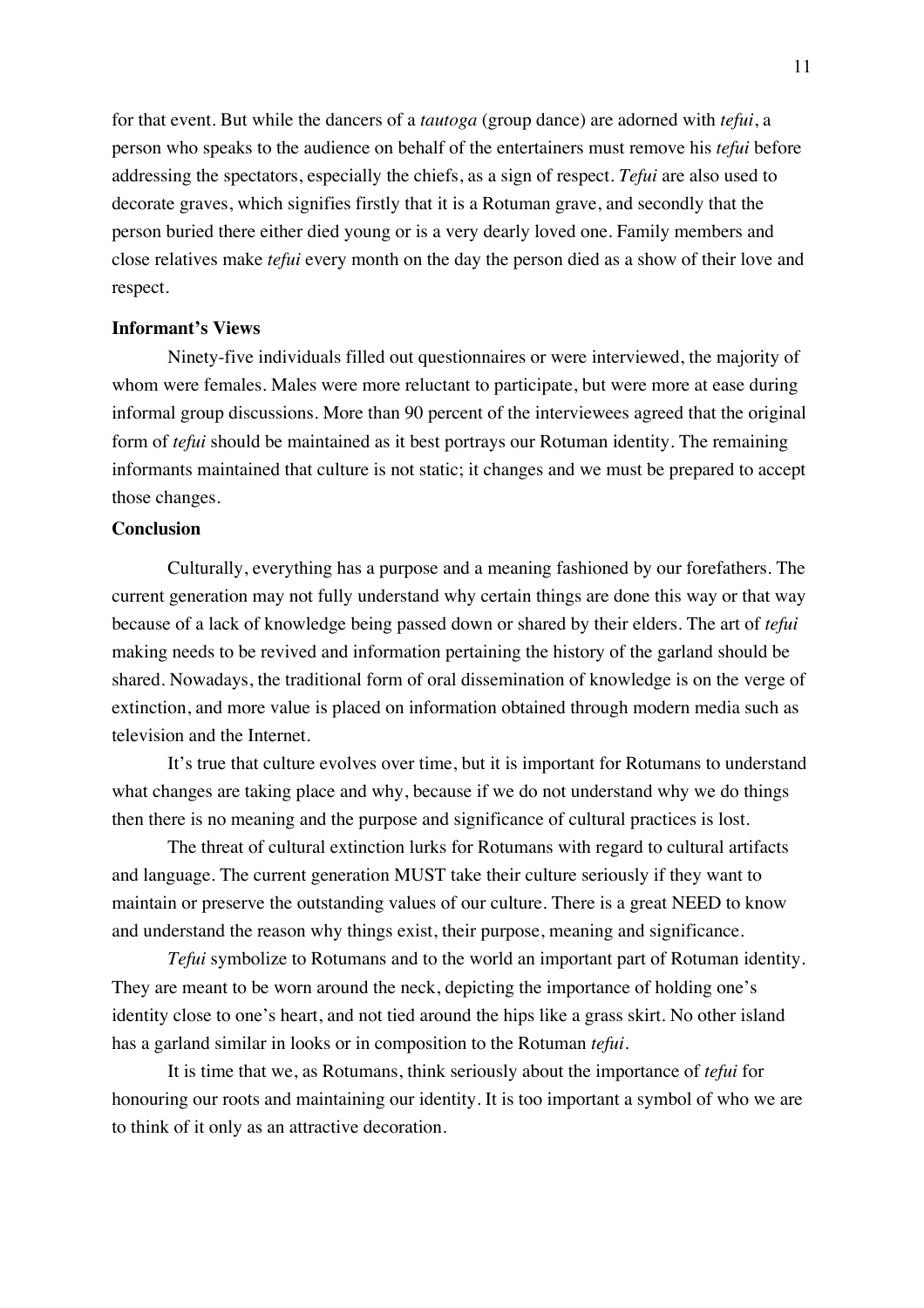### **Acknowledgements**

It is with utmost sincerity I wish to thank everyone who contributed to the completion of this assignment. I am deeply grateful to the Rotuma Methodist group from Rarotonga and the Rotuma Methodist group in Auckland, New Zealand for the tremendous support in filling out the questionnaires I had sent over during the Easter Camp held in Auckland. It has meant so much to me to note the deep wealth of knowledge maintained pertaining to our unique cultural identity. A very big thank you also to all Rotumans whom I had interviewed in Nadi and Suva and to all who submitted their responses electronically via email—the information received was a big help in achieving the main objectives of this paper. I am genuinely touched by all Rotumans with whom I discussed the *tefui* formally and informally (mostly informally) in the process of gathering information on this topic, and especially the elders of the Rotuman community in Fiji for their time and valuable input. I am also humbled that many have openly shared more than expected and hope this paper will provoke young Rotumans to do further research work on other aspects of our Rotuman culture. Last but not least, I am appreciative of my lecturer Ms. Andreea Torre for her kind consideration in granting an extension of this assignment due to the passing of my grandfather, the late Filipe Terani Nakaora (aka Firipo Nakaora).

#### **References**

- Bataille, M-C. and G. Benguigui (2005) Identity at stake in the present-day Kingdom of Tonga. In *The Changing South Pacific,* ed. S. Tcherkèzoff and F. Marsaudon-Douaire. Canberra: Pandanus Books, pp. 230-244.
- Brown, P. (1968) Social Change and Social Movements. In *Peoples and Cultures of the Pacific,* ed. A. Vayda. New York: The Natural History Press, pp. 465-485.
- Fua, S. J. (2014) Kakala Research Framework: A Garland in Celebration of a Decade of Rethinking Education. In *Of Waves, Winds and Wonderful Things: A decade of rethinking Pacific Education,* ed. Moʻale ʻOtonuku, Unaisi Nabobo-Baba, and Seuʻula Johansson Fua. Suva: University of the South Pacific, pp. 50-60.
- Howard, A. & J. Rensel (2004) Rotuman Identity in the Electronic Age. In *Shifting Images of Identity in the Pacific,* ed Toon van Meijl and Jelle Miedema. Leiden: KITLV Press, pp. 219-236.
- Inia, E.K.M. (1998) *Fäeag ʻEs Fūaga: Rotuman Proverbs.* Suva: Institute of Pacific Studies, University of the South Pacific.
- Inia, E.K.M., S. Arntsen, H. Schmidt, J. Rensel, A. Howard (1998) *A new Rotuman dictionary* comprising English-Rotuman wordlist (and C.M. Churchward's Rotuman-English Dictionary of 1940). Suva: Institute of Pacific Studies, University of the South Pacific.
- Inia, E. K. M. (2001) *Kato'aga: Rotuman Ceremonies.* Suva: Institute of Pacific Studies, University of the South Pacific.
- Sauvakacolo, S. (2015). *Rotuman Culture on UN endangered list.* Fiji Times Ltd.